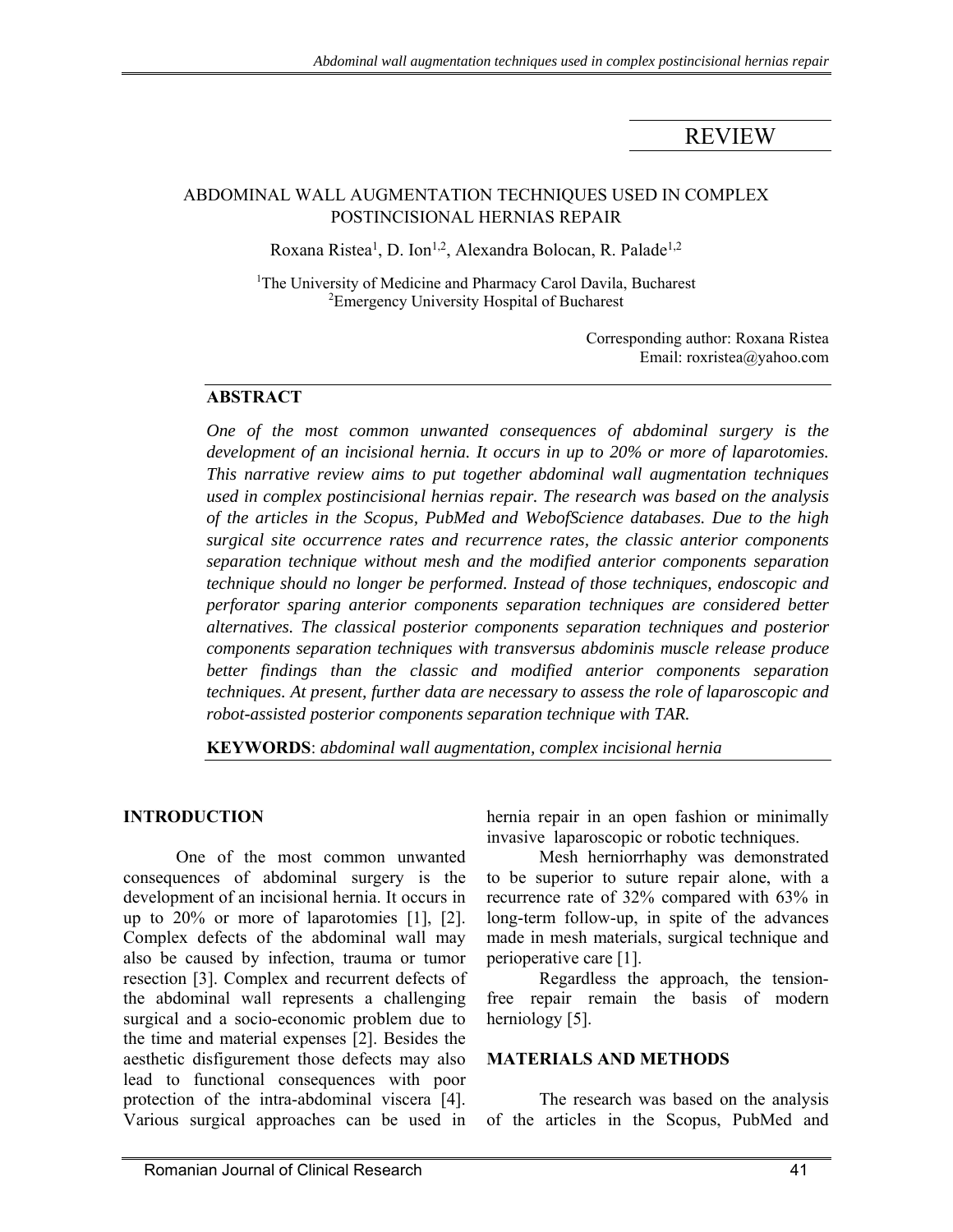WebofScience databases. The search used the keywords: "postincisional hernia" AND "wall augmentation", filtered by language (English) and year of publication.

## **RESULTS AND DISCUSSIONS**

## **Open surgery**

Open surgery remains the most common approach for incisional hernia repair, accounting up to 75% of cases [6]. This approach involves an incision directly over the hernia defect, treatment of the sac content and repositioning of the content in the abdominal cavity followed by closure of the fascial defect with or without a mesh reinforcement. This approach is useful in very small or very large hernias that cannot be solved in a minimally invasive manner. Suture repair can be appropriate for small primary hernias with defects up to 2-3cm, with a recurrence rate lower than 10% [7], [8]. Any defect larger than 2-3cm needs a mesh reinforcement.

Compared with minimally invasive approaches, open techniques have a higher rate of postoperative surgical site infections (SSI) and surgical site occurrence (SSO) though this varies regarding the technique and mesh position [9], [10].

Regarding the cases of complex hernias, the classical approaches (sublay, onlay) do not suit to be used because of the risk of intraabdominal hypertension development followed by organ dysfunction and organ failure [11]. An inlay technique can obtain a tension – free repair but it is followed by a postoperative diastasis recti abdominis and in time we obtain a dysfunctional abdominal wall, leading to abdominal recti atrophy [5].

Currently, there are relatively few techniques that can solve the problems mentioned above. Any variant is based on the use of separation technique of the abdominal wall components that separate the musculofascial layers of the abdominal wall to allow sliding of the muscular component back to midline and decrease tension on the closure. Among these techniques there distinguish anterior components separation techniques and posterior components separation techniques.

*1. Release of the rectus sheath* was first described by Jean Rives [12] though not termed as "component separation". The technique involves the opening of the rectus sheath and separation of the posterior sheath from the rectus muscle, continuing laterally with the retromuscular space dissection to the linea semilunaris and extended superiorly and inferiorly to allow mesh overlap of the hernia defect. This dissection leads to a posterior sheath mobility towards medial border up to 6cm that makes possible to close the posterior plan in a tension-free manner. After the posterior sheath closure, a mesh is placed in a sublay retromuscular manner and the anterior midline fascia is closed over the mesh [13].

In large-sized hernia defects, this procedure appears to be insufficient to obtain the abdominal wall closure in a tension-free manner.

*2. Anterior components separation technique* was described by Oscar Ramirez as a response to this large-size defects herniorrhaphy problem; this surgical approach allows the closure of defects up to 20 cm, by gaining approximately 8-10cm medialization of the rectus sheath bilaterally [14].

The technique, known since 1990 is a basic procedure for components separation and represent a combination of techniques performed both in the middle and the lateral segments of the abdominal wall. The basic principle include bilateral midline to lateral dissection in a subcutaneous plane adjacent to the anterior rectus sheath until the semilunaris linea is reached followed by the transection of the aponeurosis of the external oblique muscle. The incision is made 2cm laterally from the rectus sheath, extending from the inguinal ligament to the level of costal margin. The external oblique muscle is separated from the internal oblique muscle as far laterally as possible avoiding any injury to the internal oblique fascia or muscle and to the segmental innervations of the rectus muscle. The dissection between external and internal oblique muscles is done in a relatively avascular plane and is continued toward the level of midaxillary line or until the lumbar veins appear [15]. The technique enables to mobilize the rectus abdominis medially, the muscles being placed in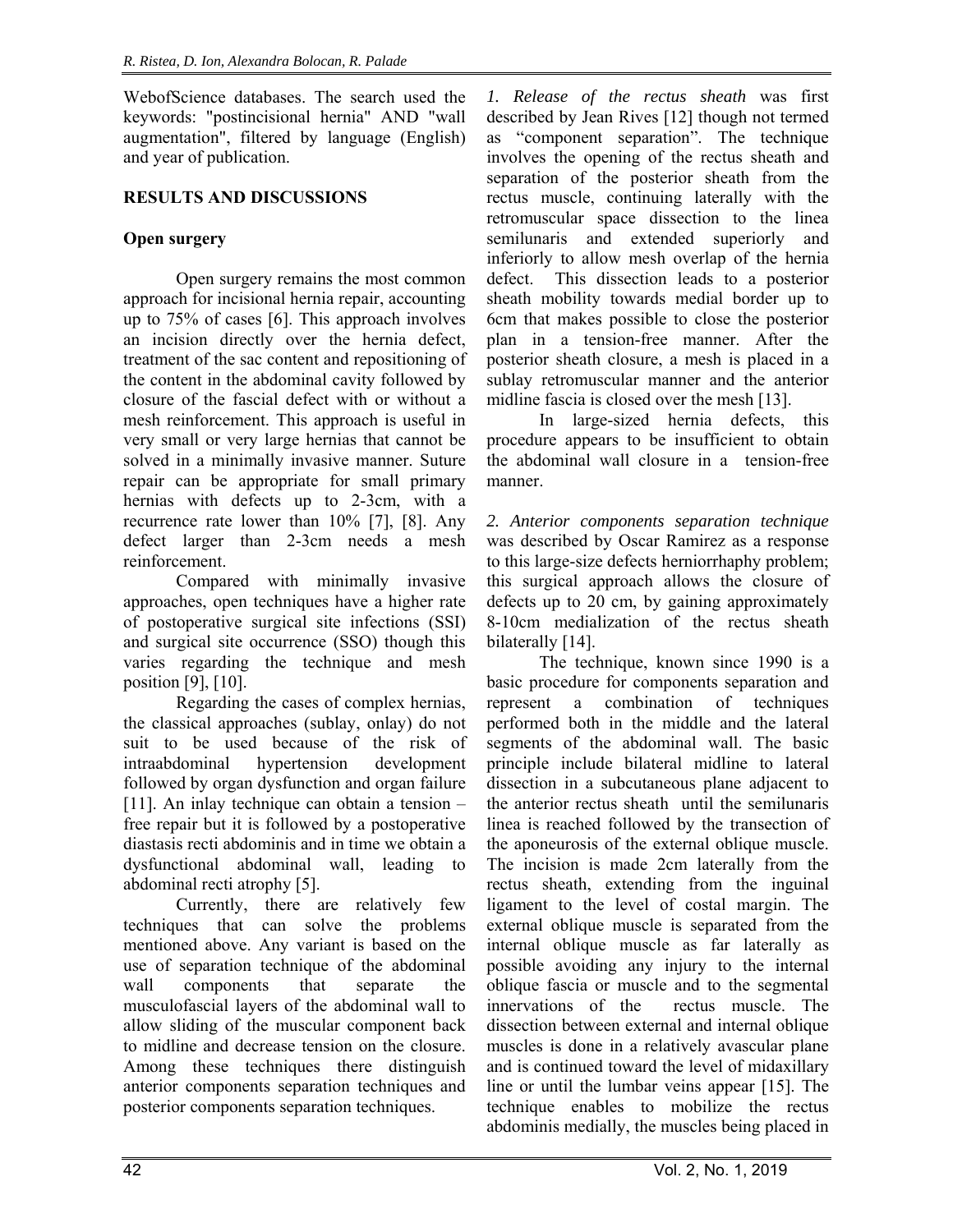their physiological position. Using this approach, the surgeon gains mobilization of 4 cm in the upper abdomen, 8 cm in the umbilical area and 3cm in the lower abdomen [13]. According to other sources, the mobility is 5- 10cm, 10-15cm and 3-8cm in these abdominal areas, respectively [16]. If further mobilization is needed, the posterior rectus sheath may also be incised longitudinally and dissected in a Rives – Stoppa manner.

Once released from the external oblique muscle and its fascia, the compound flap of rectus muscle and the attached internal oblique and transversus abdominis muscle is advanced medially. The closure is done with a single layer of heavy nondissolvable monofilament suture [17].

The procedure can be done with or without the reinforcement of the fascia with mesh, the tisular method experiencing a recurrence rate between 10-22% [18].

Though effective for defect closure, the Ramirez technique carries significant morbidity, with nearly half of patients experiencing wound complications [19]. The main drawback of the anterior separation hernia repair is the necessity to separate large dermal-fat grafts that increase the SSI up to 26-63% [20]

## *3. Posterior components separation*

Described by Carbonell et al in 2008 [21] the technique involve a large mesh implant use. The authors recommend a midline laparotomy that treats the herniar content. The retromuscular space is developed by incising the posterior rectus sheath and dissecting the muscle anteriorly. Once the lateral-most edge of the rectus sheath is reached, the posterior rectus sheath is incised, dividing the posterior aponeurotic sheath of the internal oblique muscle. This allows entering the plane between the internal oblique and transversus abdominis muscles. Below the semicircular line of Douglas where the posterior rectus sheath ends, we enter the space ventral to transversalis fascia. For hernia defects located in the proximity of xiphoid process is necessary a cephalad dissection into the retroxiphoidal space [22]. The posterior rectus sheath is reapproximated in the midline with a running absorbable suture. [23]. The mesh is placed in the retromuscular space and secured with transabdominal

permanent sutures and is covered by reapproximation of the anterior sheath in the midline.

The posterior components separation technique acquire two goals in hernia repair – first, medial mobilization of the transversus abdominis muscle with accompanying posterior rectus sheath leads to less tension and complete closure of the posterior layer, creating a safe space for the mesh. Second, medial mobilization of the internal and external obliques with accompanying anterior rectus sheath allows a complete closure of the anterior abdominal wall above the prosthesis, lowering the risk of deep prosthetic infections [24]. One of the major advantages and in the same time critics of Ramirez anterior component separation is the lack of large subcutaneous flap elevation, reducing the risk of seroma formation.

Due to the fact that anterolateral portion of the abdominal wall and the rectus muscle are supplied by the anterior rami of the 7th-12th thoracic nerves, which course between the internal oblique and transversus muscle before they penetrate the posterior rectus sheath, the course of the first lumbar nerve and lateral cutaneous nerve branches between the internal oblique and transversus muscle, a careful dissection may be conducted. Sectioning one or more of these nerves can lead to rectus paralysis and abdominal wall weakness. Since retromuscular hernia repairs occasionally sacrifice the distal-most aspect of these nerves, paralysis is much less likely.

# *4. Transversus abdominis muscle release (TAR)*

Described in 2012 by Novitsky et al., this technique represents a posterior components separation method which involves division of the transversus abdominis muscle and fascia with dissection of the plane between the muscle and peritoneum laterally [25].

The dissection begins with a median laparotomy with complete excision of the previous scar, dissection of the hernia sac and adhesiolysis. Creation of the retrorectus space is initiated at the level of the umbilicus through an incision made on the posterior sheath 0,5-1cm apart from the medial edge [26]. Laterally the dissection continue to linea semilunaris, visualizing the junction between the posterior and anterior rectus sheath, with visualization of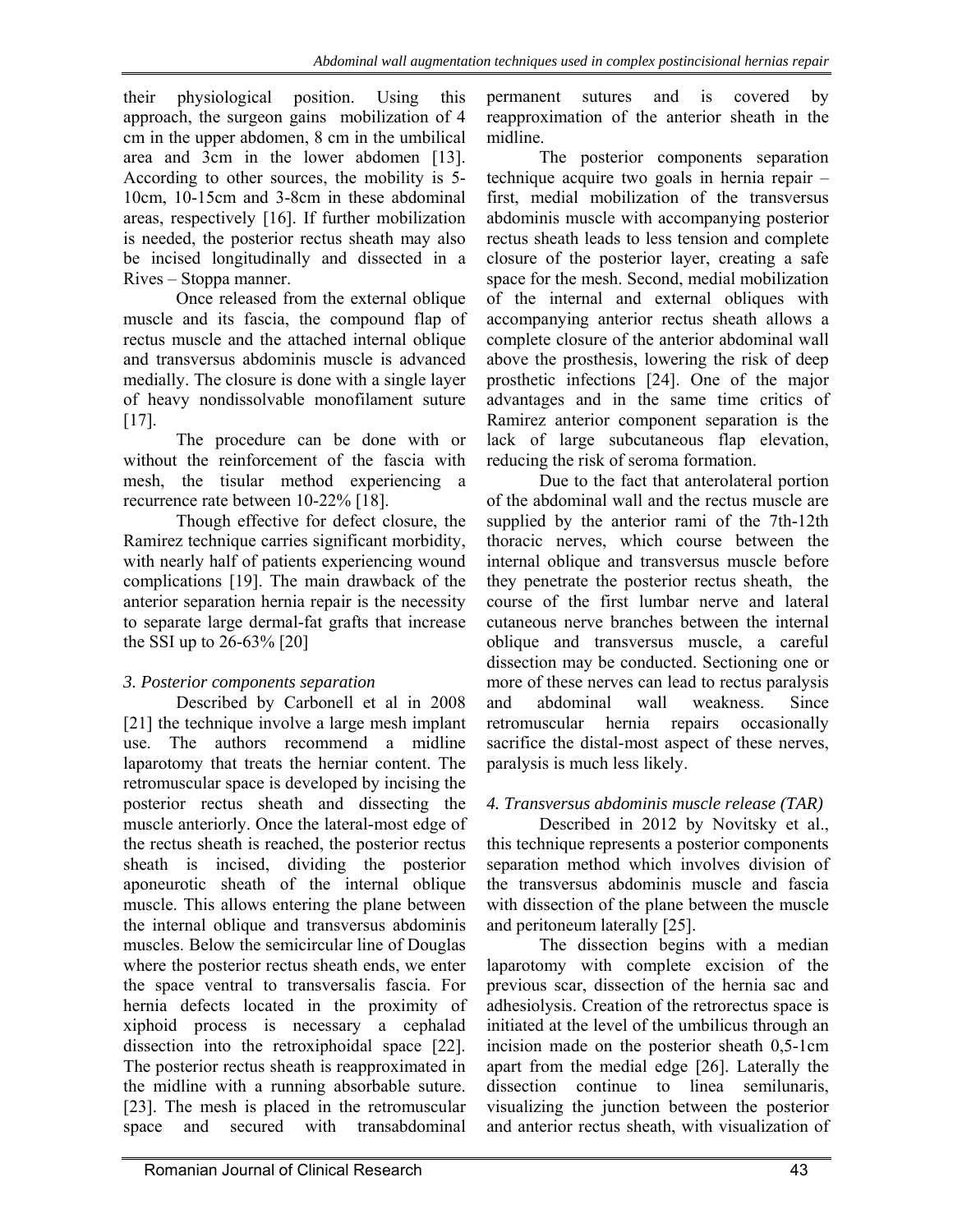the epigastric vessels and the branches of thoracoabdominal nerves penetrating the posterior rectus sheath. Care must be taken to avoid injury of these elements. The exposure of transversus abdominis muscle is obtained by an incision made 0,5cm medial to the anteriorposterior rectus sheath junction, medial to the neurovascular elements. This incision is placed in the upper third of the abdomen. The muscle is then divided vertically along its entire length along the medial margin. The muscle is easier to identify at this level, being well developed, his volume regressing in the distal two thirds of the abdominal wall where only its tendinous component can be identified and divided.

This step allows entrance in the space between transversalis fascia and the divided transversus abdominis muscle.

The retromuscular plane is obtain by blunt or sharp dissection and can be extended cranial to the retroxiphoid plane and caudal in the space of Retzius with identification of bilateral Cooper's ligaments and pubic symphisis. Parietalization of the cord or resection of the round ligament extends the dissection in the pro-peritoneal space of Bogros and the myopectineal triangles.

Laterally, the dissection can be extended as far as the psoas muscle, its lateral border being used as a landmark, but usually the posterior axillary line is the main anatomic landmark used for lateral dissection.

After the dissection is complete on both sides the posterior rectus sheath is closed in the midline with a running monofilament suture. The mesh is then placed in this retromuscular, pro-peritoneal space created, overlapping the defect minimally to anterior axillary line, subxiphoid space and 2-4cm below the pubic simphisis [26]. The anterior rectus sheath is then reapproximated in the midline, to restore the linea alba.

This technique minimizes the subcutaneous dissection, allows myofascial release to decrease the midline tension and permits wide mesh coverage in a well vascularized compartment, separated from the visceral cavity [27], many authors considering it as the gold standard for open ventral hernia repair[28].

### **Minimally invasive approaches**

## *1. Endoscopic anterior component separation*

Reported by Rosen et al., the operation involves trocar placement just below the costal margins lateral to the rectus abdominis muscle. "The subcutaneous tissue is bluntly dissected exposing the external oblique aponeurosis. The aponeurosis fibers are split in their natural orientation, exposing the internal oblique muscle. The space between the internal and external oblique is created using a hernia balloon dissector. A structural balloon port is then place in this space created to maintain the insufflation pressure of 12mmHg. The dissection is carried away with the tip of a 10mm, 30 degree laparoscope. Two additional 5mm ports are then placed and the external oblique is released from the costal margin to the inguinal ligament using coagulation scissors or ultrasonic scissors. The process is continues bilateral. If additional release is deemed necessary, the posterior rectus sheath is incised in the midline."[29].

#### *2. Anterior component separation technique with perforator preservation using balloon dissection*

"Fascial separation is done through separate inguinal incisions. After incising the external oblique aponeurosis as in standard inguinal hernia repair, the balloon dissector is placed between the external and internal oblique muscles, advanced cephalad, and inflated . The lateral border of the rectus muscle acts as an anatomical barrier and forces the balloon to expand laterally, creating the necessary space. With headlamp illumination and a narrow retractor, a sponge forceps completes the fascial separation . Ultrasonic shears are then used to incise the elevated external oblique aponeurosis and the muscular portion found more cephalad. After fascial release has been done bilaterally, the midline scar is excised and minimal skin flaps are raised to free the hernia sac, thus preserving the periumbilical perforator vessels. The posterior rectus sheath is incised from within the midline incision. Midline closure is done as described for the "classic" anterior CST" [17].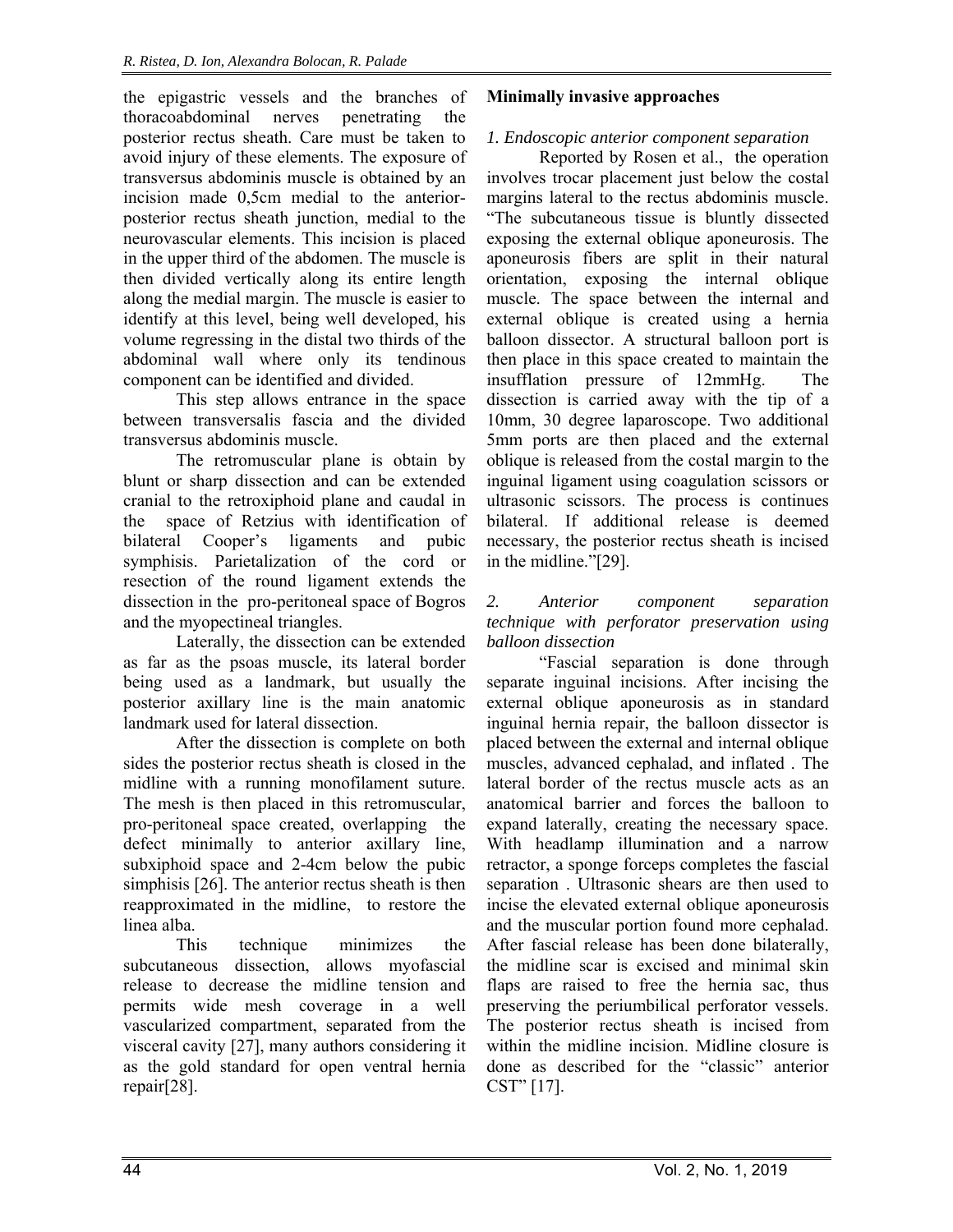#### *Laparoscopic posterior component separation technique and transversus abdominis release*

The technique was presented by Belyansky et al. [30]. "Typically three ports are placed bilaterally. After reduction of the hernia content and adhesiolysis, the posterior rectus sheath is released approximately 0.5 to 1 cm lateral to the edge of the defect and linea alba. The incision in the posterior rectus sheath is performed along its whole length from cephalad to caudal direction. Hook electrocautery combined with laparoscopic scissors sharp dissection are used to achieve this release, which exposes the posterior portion of the rectus abdominis muscle. When performed appropriately it can allow up to 3 cm of medial mobilization of the edge of the defect. Once the posterior rectus sheath is released, atraumatic graspers are used to retract the free edge of posterior rectus sheath medially to facilitate blunt dissection in the retrorectus space laterally toward the linea semilunaris. The neurovascular bundles that travel between the internal oblique and transversus muscles and then perforate the rectus abdominis muscle are identified laterally in this space and are preserved to prevent rectus defunctionalization and atrophy. With preservation of the neurovascular bundle about 0.5–1 cm medial to the anterior/posterior rectus sheath junction, the posterior rectus sheath is incised to expose the underlying transversus abdominis muscle. Hook electrocautery is then used to elevate the transversalis muscle fibers and cauterize them. As the transversus fibers are cut the posterior layer of glistening transversalis fascia is exposed. Transversalis release is performed in this fashion in a cephalad to caudal direction. Blunt dissection just posterior to the transversus muscle and superficial to the transversalis fascia is performed and is carried past the midaxillary line. Unilateral TAR can achieve up to 7 cm of fascial medial mobilization. After closure of the posterior rectus sheath in a running fashion, the mesh is placed behind the muscles and fixed. The anterior fascial defect is then sutured "upside down" [30].

### **Robotic surgery**

The robotic approach is a more recent achievement in the field of herniorrhaphy, providing several advantages including enhanced 3D visualization, tremor elimination and articulating instruments. Essentially, the robotic approach reproduces the laparoscopic techniques with the advantage of an easier intracorporeal hernia defect closure and the lack of multiple incisions necessary for transcutaneous closure [31]. Compared with the open approach for the retromuscular hernia repair, the technique encounters similar incidence of SSI, equivalent recurrence rate and similar direct hospitalization cost, but with a shorter hospital length of stay [32].

#### **Advantages and limits of components separation techniques**

#### *Anterior component separation*

Since the anterior component separation gains sufficient mobility of the musculofascial flaps that can solve hernia defects up to 20cm, the next question that arise is if it should be used with or without a mesh placement in herniorrhaphy?

The main criticism of the technique is the large skin and subcutaneous tissue mobilization that creates a large wound surface area predisposed to hematoma and seroma formation and infection. Another drawback of the method is that the mobilization of the skin and subcutaneous tissue endangers the blood supply of this area, which can lead to skin necrosis and dehiscence of the surgical incision [33]–[37].

Open anterior components separation technique with mesh compared with open anterior components separation technique alone appear to be associated with fewer hernia recurrences and overall complications [38].

The systematic review by Deerenberg at al. based on seven studies of herniorrhaphy with classic components separation technique, without mesh, accounts postoperative complications in almost 50% of the patients and a recurrence rate of 16% [39].

In a systematic review of autologous tissue repair of large abdominal wall defects, component separation technique was associated with high morbidity rate of 24% and a recurrence rate after one year of18,2% [40].

Similar results were obtained by different authors who conducted prospective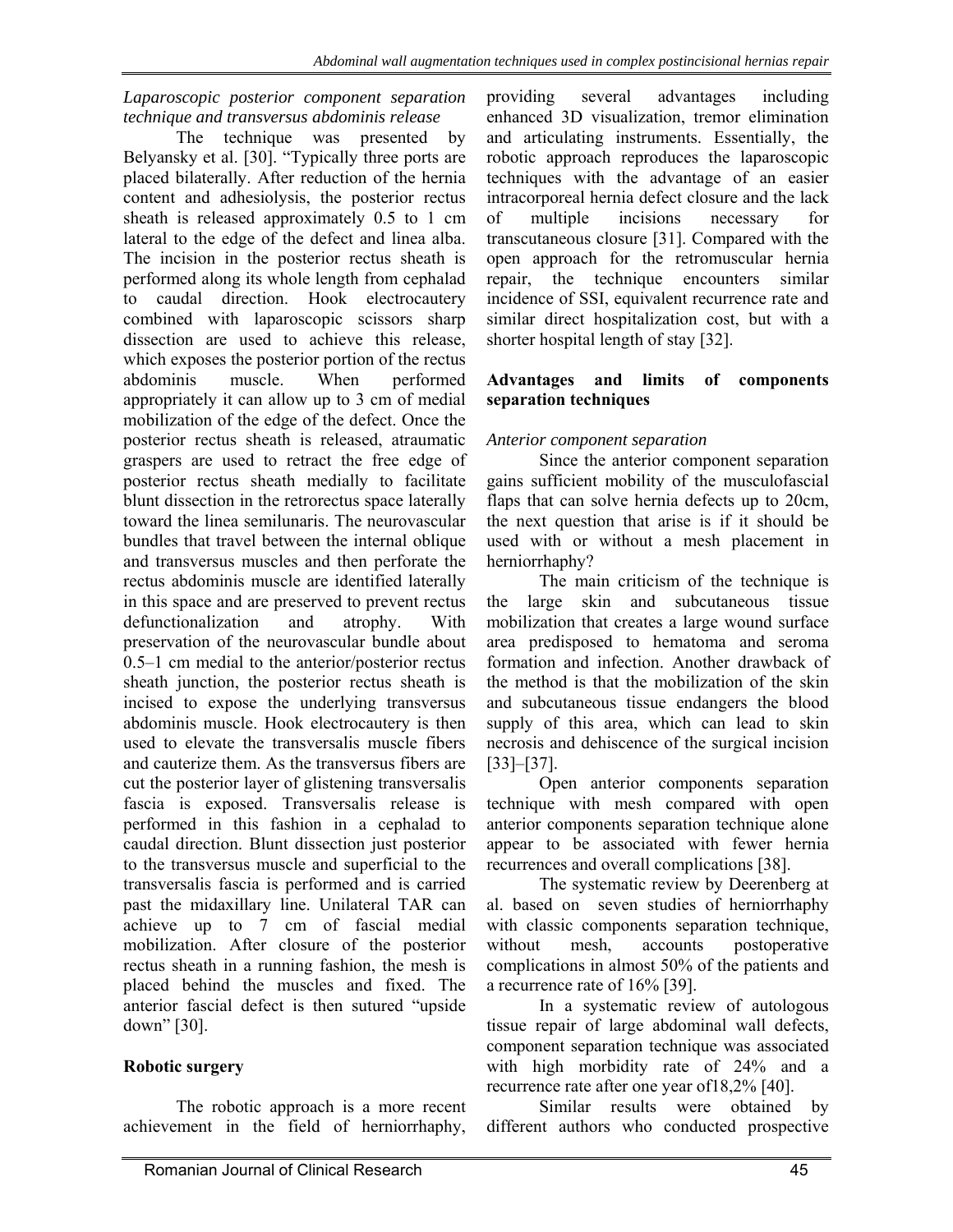studies and compared them with the literature data [41]–[43], concluding that repair of large hernias without a mesh placement coincides with a high recurrence rate [43], [44].

An expert consensus guided by systematic review of abdominal wall hernia management recommends the avoidance of component separation technique without mesh reinforcement [45].

Regarding the approach method – open or endoscopic, the guidelines recommend the endoscopic techniques [45] based on systematic reviews that point SSO in 21.4% of cases vs. 20.3% for open vs. endoscopic anterior components separation, respectively a recurrence rate of 11.9 % vs. 7% [46].

## *Posterior component separation technique*

After the development and implementation of posterior components separation technique in the classical manner and transversus abdominis release, the next question that arises is their efficiency compared with classical anterior separation technique.

In a case series of 20 patients with classical posterior components separation technique, three developed wound complications (15%) and one recurrence (5%) after a mean 12 month follow-up [21].

A retrospective comparative study [47] highlight the fact that wound complications occurred significantly more in open anterior versus open posterior components separation technique ( 48.2% vs. 25.5%) with a higher recurrence rate in the anterior component separation group  $(14.3 \text{ vs. } 3.6\%)$ .

A recent systematic review by Cornette et al. [46] comparing 22 studies with 1348 cases of open anterior approach and 8 studies with 761 cases for posterior approach pointed out a rate of surgical site occurrence of 21.4% for the anterior approach and 20.3% for posterior approach. The recurrence rates were 11.9% vs. 5.25%.

## **CONCLUSIONS**

Due to the high surgical site occurrence rates and recurrence rates, the classic anterior components separation technique without mesh and the modified anterior components

separation technique should no longer be performed.

Instead of those techniques, endoscopic and perforator sparing anterior components separation techniques are considered better alternatives.

The classical posterior components separation techniques and posterior components separation techniques with transversus abdominis muscle release produce better findings than the classic and modified anterior components separation techniques.

At present, further data are necessary to assess the role of laparoscopic and robotassisted posterior components separation technique with TAR.

### **REFERENCES**

[1] J. W. A. Burger et al., "Long-term follow-up of a randomized controlled trial of suture versus mesh repair of incisional hernia," in Annals of Surgery, 2004.

[2] B. K. Poulose et al., "Epidemiology and cost of ventral hernia repair: Making the case for hernia research," Hernia, 2012.

[3] S. Adekunle, N. M. Pantelides, N. R. Hall, G. Surg, R. Praseedom, and C. M. Malata, "Indications and Outcomes of the Components Separation Technique in the Repair of Complex Abdominal Wall Hernias: Experience From the Cambridge Plastic Surgery Department," Eplasty, 2013.

[4] T. Abulezz, "Repair of recurrent midline abdominal wall dehiscence using the components separation technique," Journal of Plastic, Reconstructive and Aesthetic Surgery. 2008.

[5] V. V. Parshikov and V. I. Loginov, "Components separation technique in treatment of patients with ventral and incisional hernias (Review)," Sovremennye Tehnologii v Medicine. 2016.

[6] C. Tsui, R. Klein, and M. Garabrant, "Minimally invasive surgery: National trends in adoption and future directions for hospital strategy," Surg. Endosc., 2013.

[7] M. T. Nguyen et al., "Comparison of outcomes of synthetic mesh vs. suture repair of elective primary ventral herniorrhaphy : A systematic review and meta-analysis," JAMA Surg., 2014.

[8] J. L. Porrero et al., "Umbilical hernia repair: Analysis after 934 procedures," in American Surgeon, 2015.

[9] I. K.M.F. et al., "Comparison of laparoscopic and open repair with mesh for the treatment of ventral incisional hernia: A randomized trial," Arch. Surg., 2010.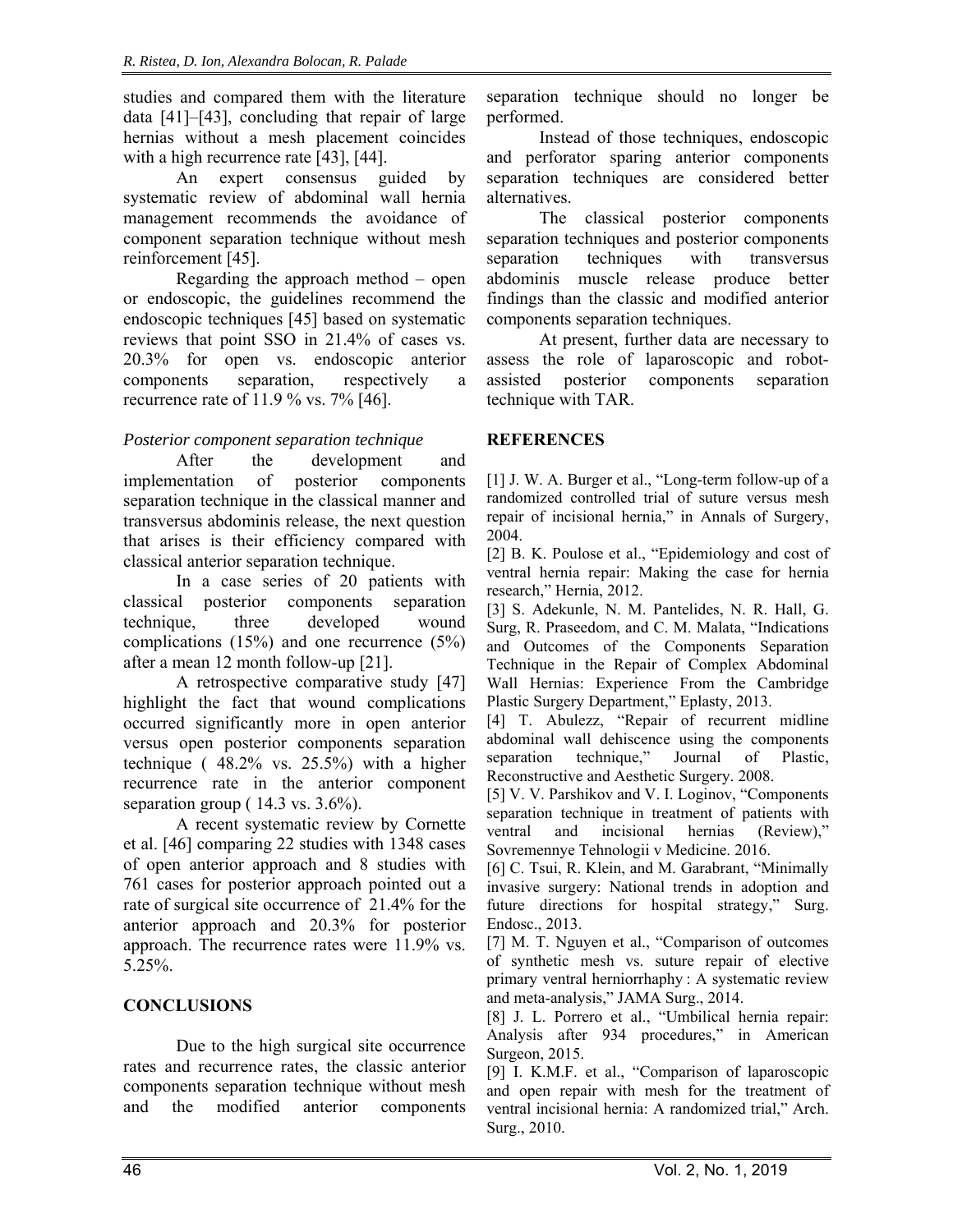[10] C. S. Hwang, K. A. Wichterman, and E. J. Alfrey, "Laparoscopic Ventral Hernia Repair is Safer than Open Repair: Analysis of the NSQIP Data1," J. Surg. Res., 2009.

[11] M. Schein, "The abdominal compartment syndrome," in Schein's Common Sense Emergency Abdominal Surgery (Second Edition), 2005.

[12] R. Stoppa, D. Louis, P. Verhaeghe, X. Henry, and J. P. Plachot, "Current surgical treatment of post-operative eventrations," Int. Surg., 1987.

[13] P. Bogetti, F. Boriani, G. Gravante, A. Milanese, P. M. Ferrando, and E. Baglioni, "A retrospective study on mesh repair alone vs. mesh repair plus pedicle flap for large incisional hernias.," Eur. Rev. Med. Pharmacol. Sci., 2012.

[14] O. M. Ramirez, E. Ruas, and A. L. Dellon, "'Components separation' method for closure of abdominal-wall defects: An anatomic and clinical study," Plast. Reconstr. Surg., 1990.

[15] L. Heller, C. Chike-Obi, and A. S. Xue, "Abdominal wall reconstruction with mesh and components separation," Seminars in Plastic Surgery. 2012.

[16] D. H. Shell IV, J. de la Torre, P. Andrades, and L. O. Vasconez, "Open Repair of Ventral Incisional Hernias," Surgical Clinics of North America. 2008.

[17] J. M. Clarke, "Incisional hernia repair by fascial component separation: Results in 128 cases and evolution of technique," Am. J. Surg., 2010.

[18] J. H. Ko, E. C. Wang, D. M. Salvay, B. C. Paul, and G. A. Dumanian, "Abdominal wall reconstruction: Lessons learned from 200 'components separation' procedures," Arch. Surg., 2009.

[19] E. M. Pauli and M. J. Rosen, "Open ventral hernia repair with component separation," Surgical Clinics of North America. 2013.

[20] R. Gonzalez, R. D. Rehnke, A. Ramaswamy, C. D. Smith, J. M. Clarke, and B. J. Ramshaw, "Components separation technique and laparoscopic approach: A review of two evolving strategies for ventral hernia repair," in American Surgeon, 2005.

[21] A. M. Carbonell, W. S. Cobb, and S. M. Chen, "Posterior components separation during retromuscular hernia repair," Hernia, 2008.

[22] J. Conze, A. Prescher, K. Kisielinski, U. Klinge, and V. Schumpelick, "Technical consideration for subxiphoidal incisional hernia repair," Hernia, 2005.

[23] V. A. Samartsev, A. G. Kuchumov, and V. A. Gavrilov, "Sutures in abdominal surgery: Biomechanical study and clinical application," Cent. Eur. J. Med., 2014.

[24] S. Petersen, G. Henke, L. Zimmermann, G. Aumann, G. Hellmich, and K. Ludwig, "Ventral rectus fascia closure on top of mesh hernia repair in the sublay technique," Plastic and Reconstructive Surgery. 2004.

[25] Y. W. Novitsky, H. L. Elliott, S. B. Orenstein, and M. J. Rosen, "Transversus abdominis muscle release: a novel approach to posterior component separation during complex abdominal wall reconstruction.," Am. J. Surg., 2012.

[26] V. Oprea, V. Gheorghe Radu, and D. Moga, "Transversus Abdominis Muscle Release (TAR) for Large Incisional Hernia Repair," Chirurgia (Bucur)., 2016.

[27] W. S. Cobb, J. A. Warren, J. A. Ewing, A. Burnikel, M. Merchant, and A. M. Carbonell, "Open retromuscular mesh repair of complex incisional hernia: Predictors of wound events and recurrence," in Journal of the American College of Surgeons, 2015.

[28] F. P. Albino, K. M. Patel, M. Y. Nahabedian, M. Sosin, C. E. Attinger, and P. Bhanot, "Does mesh location matter in abdominal wall reconstruction? A systematic review of the literature and a summary of recommendations," Plast. Reconstr. Surg., 2013.

[29] M. J. Rosen, J. Jin, M. F. McGee, C. Williams, J. Marks, and J. L. Ponsky, "Laparoscopic component separation in the single-stage treatment of infected abdominal wall prosthetic removal," Hernia, 2007.

[30] I. Belyansky, H. R. Zahiri, and A. Park, "Laparoscopic Transversus Abdominis Release, a Novel Minimally Invasive Approach to Complex Abdominal Wall Reconstruction," Surg. Innov., 2016.

[31] M. V. F. DO AMARAL et al., "Robotic Transversus Abdominis Release (TAR): is it possible to offer minimally invasive surgery for abdominal wall complex defects?," Rev. Col. Bras. Cir., 2017.

[32] A. M. Gonzalez, R. J. Romero, R. Seetharamaiah, M. Gallas, J. Lamoureux, and J. R. Rabaza, "Laparoscopic ventral hernia repair with primary closure versus no primary closure of the defect: Potential benefits of the robotic technology," Int. J. Med. Robot. Comput. Assist. Surg., 2015.

[33] J. N. DiBello and J. H. Moore, "Sliding myofascial flap of the rectus abdominus muscles for the closure of recurrent ventral hernias," Plast. Reconstr. Surg., 1996.

[34] J. B. Lowe, J. R. Garza, J. L. Bowman, R. J. Rohrich, and W. E. Strodel, "Endoscopically Assisted Components Separation for Closure of Abdominal Wall Defects," Plast. Reconstr. Surg., 2003.

[35] K. C. Shestak, H. J. Edington, and R. R. Johnson, "The separation of anatomic components technique for the reconstruction of massive midline abdominal wall defects: anatomy, surgical